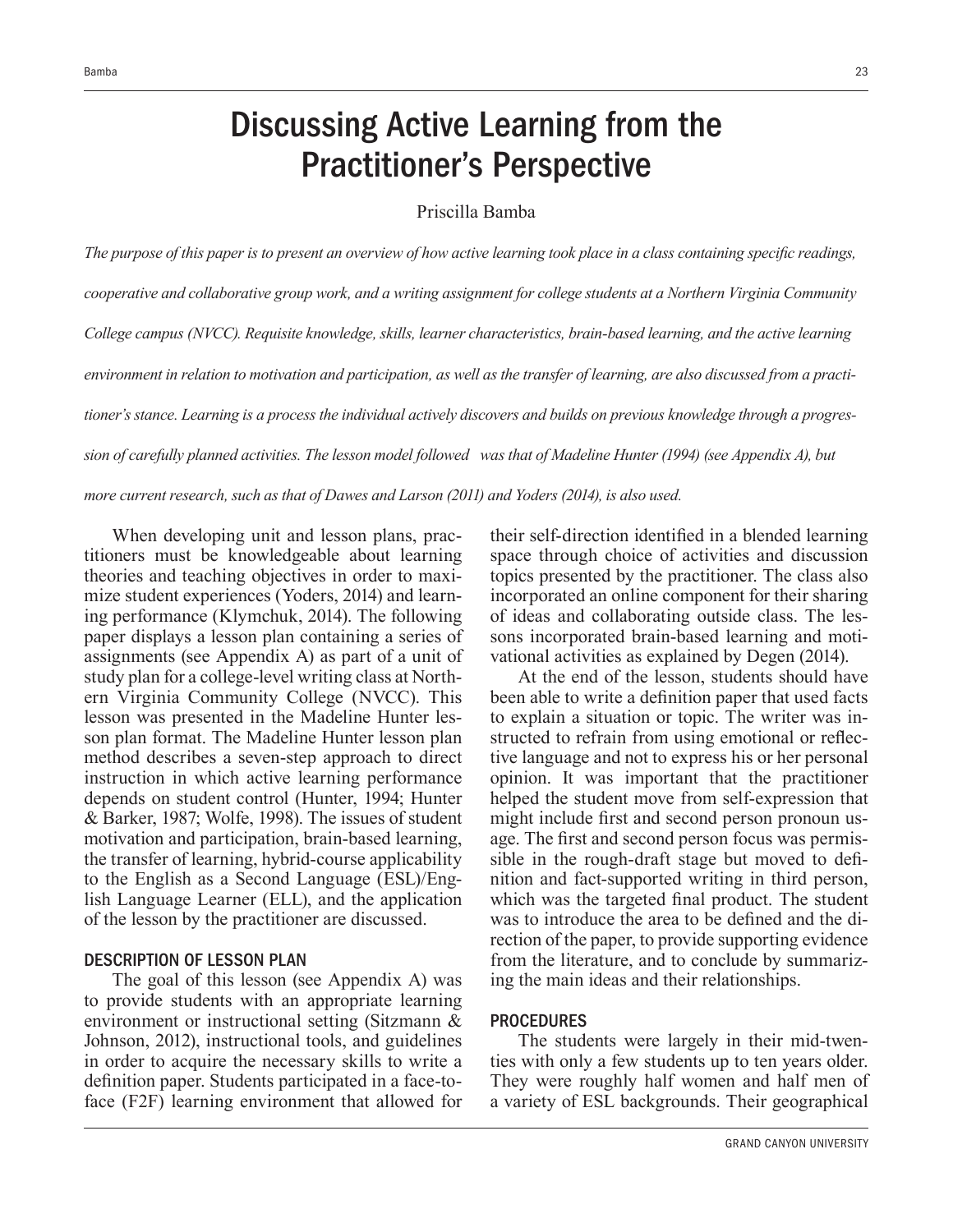location was within the state of Virginia and the students attended an NVCC community college campus; they were included in medium- to low-income economic status. The students were required to follow systematic procedures and participate in all individual and team learning activities, involving both an online Moodle (Beatty & Ulasewicz, 2006; Dougiamas, 1999; Lavigne, Díaz López, Salas, & Sandoval, 2013) and the F2F classroom. The practitioner provided online discussion prompts for student response and discussion. Students were to discuss the topics and definitions in the online forums as they wrote their essays.

Students were given a prewriting activity in the classroom using a jigsaw puzzle in which they were divided into main groups and then sub-divided to work in other teams to share their parts of the puzzle (Ghaith & El-Malak, 2004; Goddard, Wood, O'Shea, & Toohey, 2014). The puzzle was a passage divided into paragraphs according to the number of teams. Each team received one paragraph from the passage. They each learned their part and then subdivided into other teams, shared and learned each of the other teams' paragraphs, went back to their original teams, and then tried to piece the information together as a whole passage. The first team that got the entire passage ready was the winning team. Teams were assessed for team spirit and outcomes, and finally the class as a whole received the entire. fitted-together essay. The collaborative and competitive element was a stimulating part of the process, and, as pointed out by Pinheiro and Simoes (2012), active learning through such an environment seemed to get students actively involved in their own learning process, especially when tasks involved an empirical component. Goddard et al. (2014) found that "student engagement increased from 20% to 70% in [team based learning]…with an increase in critical thinking skills and increased subject retention" (p. 29).

Next, the teams explained the organization of the essay by breaking it down into the introduction, body, and conclusion. When the team finished, the members decided on the kind of passage or mode of writing from a provided list. The passage was called a definition essay. One representative from each team explained the reasons for the team choice.

For homework, students collaborated online, chose a topic of interest, and defined a term, also from a provided list. They used instant messaging built into the online hybrid class, digital worksheets provided by the instructor, team forums, and telephone communication. They provided a definition of one of the following intangibles: love, justice, truth, freedom, diversity, success, intelligence, or family values. The team also was presented with the option of finding another definition for addiction such as people's addiction to dangerous relationships, overwork, consumerism, or soap operas. Next, the members collaboratively wrote a definition paper on a topic of their choice. Each member was assigned a role: topic researcher, first draft writer, writer, editor, and designer. The number of roles depended on the number of members on the team. Students were evaluated on the process, final writing assignment, and personal reflection. Regarding teamwork, the process included online forum discussions and class collaboration.

#### PREREQUISITES AND PRIOR LEARNING

Through a carefully devised process, all students whose native language was not English had to have undergone placement examinations after being accepted and enrolled into NVCC. All students (28 in total, 15 female and 13 male) were ESL or ELL. Upon a student's entering the freshman composition course, the practitioner was to assume that the knowledge, skills, and abilities (KSAs) of each student were on par with the average college student's abilities. Should the first class day's diagnostic writing reveal otherwise to the practitioner, he or she was obligated to refer that student to the proper individuals or administrative office for a transfer to an ESL or developmental course. This action ensured the student had sufficient time to obtain the necessary KSAs to be able to function in the college-level freshman English class.

#### STUDENT MOTIVATION AND PARTICIPATION

Since research as completed by Farrell and Weitman (2007) has shown that the most successful transfer of learning occurs when 'real-life' and active-learning situations are involved in a classroom, practitioners must strive to bring in personal experiences and observations as often as possible.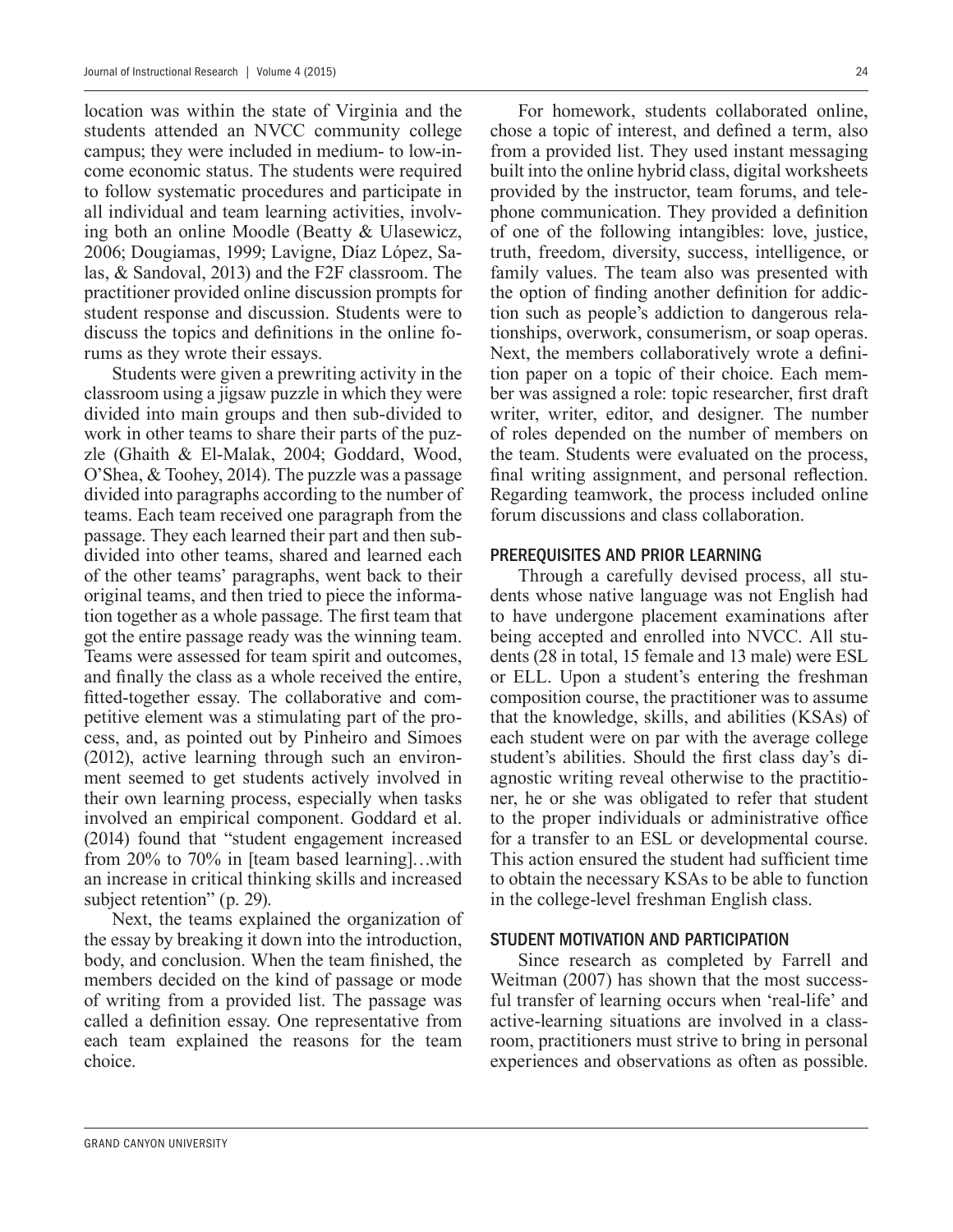As Tozer, Senese, and Violas (2006) purported, "To understand and nurture the learning potential of all students, [practitioners] need to understand the influences that culture and social class exert on both students and schools…" (p. 5). Furthermore, Dawes and Larson (2011) described how, in the selfdetermination theory, an activity in which students are engaged must be more than just meaningful or involve positive feelings; it must also involve the student's personally relating to the activity in a way that allows the self to become inextricably linked to the outcome. This is a deep level of involvement, and the practitioner must be aware and take part in that activity to ensure its success. The practitioner must challenge himself or herself with leveling positive reinforcement at every opportunity, even when students do not quite hit the mark of targeted achievement by building on the confidence of the student.

The Northern Virginia Community College (NVCC) system was the second largest and most diverse community college system in the US, with students from all over the world (Northern Virginia Community College, 2015). Additionally, many people attend community colleges first for financial reasons and then transfer later to universities, which are usually more expensive (Murray, 2010). At the time of this lesson, people from every socioeconomic background could be found on an NVCC campus. Following is a bulleted list of the popular discussion/presentation, cooperative learning activity that was used to bring people together, regardless of background, to encourage freedom of thought as long as the view was respectful and presented in a respectful manner.

- The class began by reading short stories, poems, or true anecdotal writings taken from the texts and news headlines, and then the class moved on to the personal experiences of students. The practitioner put students into groups of anywhere from three to five, and then each group had one of the writings to discuss for approximately 15 minutes. Then each member presented part of the story to the class.
- Each group took approximately 10 minutes to present (which means each person was expected to speak for five minutes or less). All questions from outside the presenting group

were held until the presentation was finished, and all presentations were done in an informal manner, from the seated circle each group had formed. If several comments and debates occurred, sometimes the class ended and the assignment resumed in the next class.

- As facilitator, the practitioner ensured that each person in each group had something meaningful to add, even if the facilitator had to lead or prompt them with a few wellplaced questions and supportive assurances. Shy people were a little uncomfortable at first, but by the end of the discussion period, everyone became involved and often found that he or she had an opinion needing to be expressed.
- Differences of opinion within groups usually presented no problems and often made for a more lively presentation, since the first person presenting usually closed his or her talking points with a lead-in for his or her teammate, for example, "And I know that Karen has a different view, which she will now tell you about."
- Over a course of approximately six 90-minute class meetings, these discussion/debates led to in-class writings that were developed into drafts. Students then paired with someone in their group for critique feedback. Afterward, they were responsible for pairing with someone outside the group. The practitioner assisted in assigning the pairs when the students wished.
- At the end of the full-cycle of the paper, the student had input from at least two peers and the practitioner. They had also been required to do some research to generate support for the point of view presented. Sometimes this research took them into cultural investigation, since the feedback from the practitioner was for them either to substantiate or concede to an opposing viewpoint that might have been expressed in class. Sometimes students investigated together, if their topic and opinions allowed, and they experienced cooperative learning in an even greater capacity. The practitioner took notes carefully in these discussions, since he or she could not remember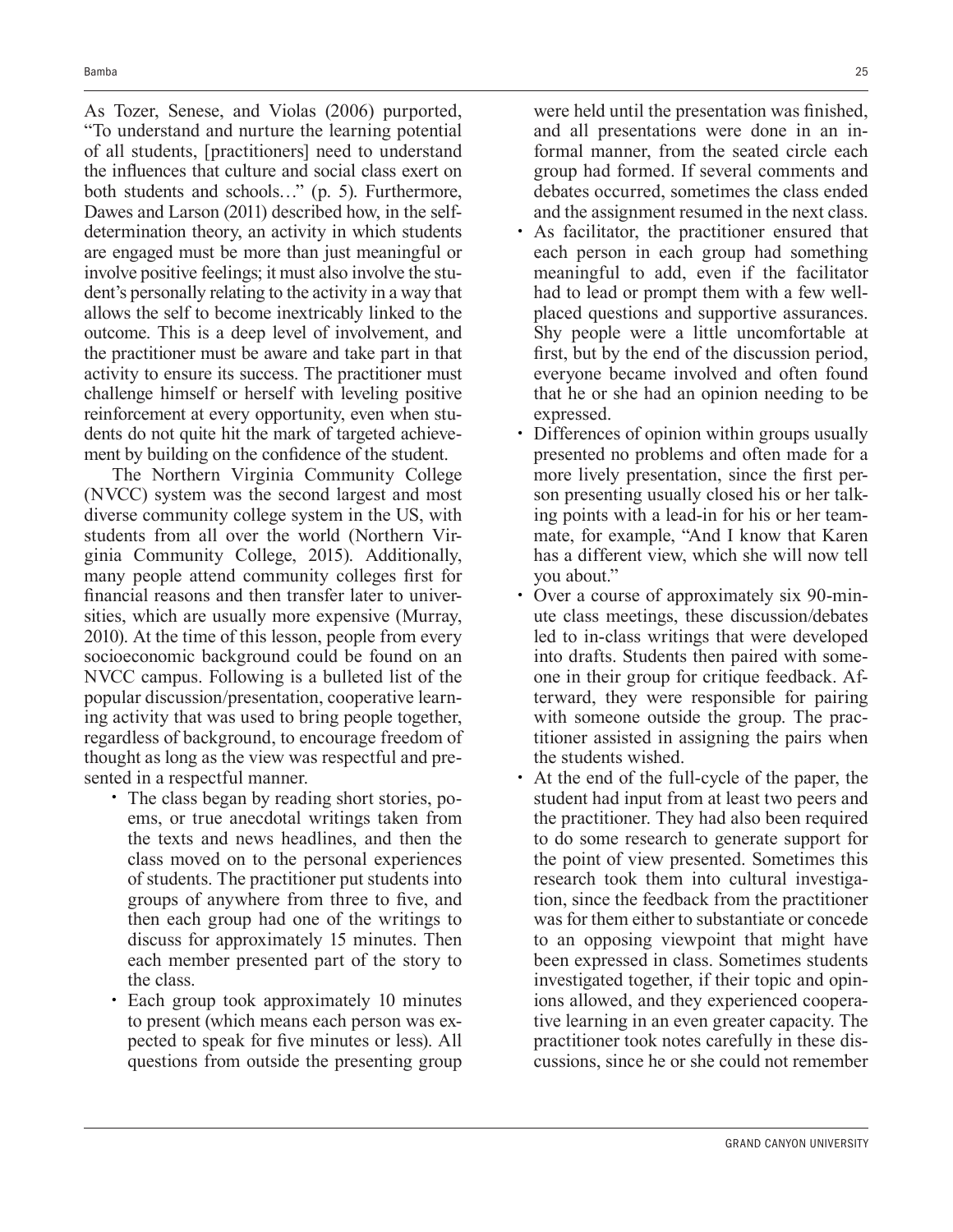According to Pai (1990): "Culture plays a crucial role in determining what meanings people assign to their experiences, the contents of what is learned, as well as how learning occurs. Broadly speaking, teaching is nothing more than the facilitation of learning, and learning is at the heart of education" (p. 168).

Guss, Robinson, Funke, and Sorensen (2014) clarified that action theory and sociocultural theories state that knowledge passed from generation to generation is acquired and passed through social interactions; they purport that similar opportunities are offered and capitalized upon in learning environments. This means that it is up to the practitioner to ensure the comfort zone in the learning environment reaches and maintains maximum levels for students so some degree of off-task communication is engaged in, thus promoting socialization.

Therefore, a practitioner can observe that the students learn through transference that opinions are valid and dependent upon perspective. Students retain such information and lessons through their research and interest in proving or disproving what they have gained through their interaction with others of different backgrounds. Davidson and Major (2014) identified the differences in cooperative and collaborative learning, saying that each is distinct. However, they encouraged practitioners to explore both the similarities and differences in order to promote small group learning. These authors explained that cooperative learning relates more to students working together to help each other achieve independent goals. Collaborative learning, on the other hand, is when students work together toward a single goal. Either of these terms can relate to the theory constructivism in which students are the driving force behind several (if not all) of the aims and objectives in the assignment, but collaborative learning relates more to the objectives of the activities involved in this lesson.

McWey, Henderson, and Piercy (2006) stated, "Cooperative learning (CL) has been identified as an effective pedagogical strategy that promotes a variety of positive, cognitive, affective, and social outcomes" (p. 253). The positive and vigorous atmosphere in such classrooms captured and kept the interest of the students. They learned and could apply the learning later, far after they finished that particular class.

Some motivational and challenging activities with which practitioners might present students are as follows:

- The practitioner, as an enabler, challenges students to find things out for themselves (Chou & Chou, 2011). For example, the practitioner can lead students by way of summarizing and generalizing inferences about a subject under discussion, involving the entire class. The practitioner would "encourage [students] to catch hold of ideas and 'run with them' beyond what is, as yet, known for sure" (Hyman, 1974, p. 73).
- The practitioner, through subtleties or through plain expression, conveys to the student that through the discussion method and the knowledge gained is its own reward. In other words, the intrinsic reward satisfies the internal drive that all animals (humans included) have to be competent in handling [the] environment (Hyman, p. 79).
- The practitioner strives to establish and maintain a positive interpersonal relationship with the students by becoming personally involved with each of them.
- The practitioner employs valuative discovery or valuative inquiry by asking students how they feel or what they think about matters such as social matters relative to the classroom—for example, by saying, "Let's see; your group was assigned to read 'Should Teenage Lawbreakers Be Jailed'? How do you feel about that?" Hyman, (p. 119).

#### TRANSFER OF LEARNING

In discussing the positive transfer of information and how it accelerates and promotes the transfer of learning, Hunter (1994) listed the tenets of producing effective examples as follows:

- Identify the essence of what is to be learned.
- Use examples from the students' own experiences.
- Check and eliminate any ambiguity within the examples.
- Avoid emotional or controversial overtones.
- Highlight critical attributes by obvious nonexemplars (pointing out what something is not).
- Analyze each example in advance (thinking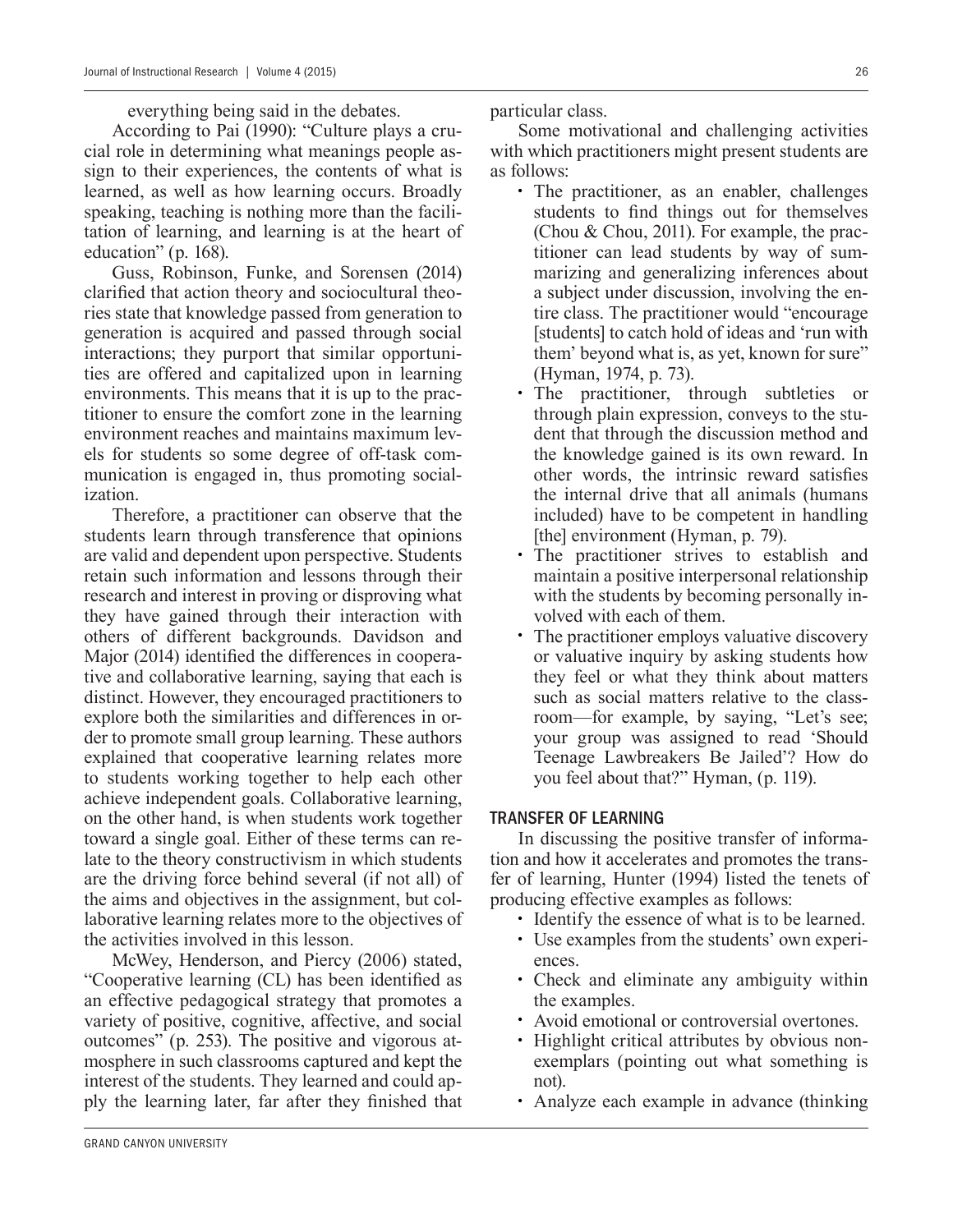on your seat is easier than thinking on your feet, as a practitioner).

• Introduce practitioner-generated examples first in order to set the tone and in case you must give all examples. (pp. 169-174)

Bedwell, Hunt, Touzel, and Wiseman (1984) provided the following list of instructional strategies as pathways to effective teaching, which should result in the transfer of learning for students:

- Guided Inquiry
- Lecture
- Demonstration
- Discussion Session
- Panel Discussion
- Laboratory
- Field Trip/Guest Speakers
- Instructional Game
- Drill (pp. 144-145)

Fendler (2012) described an intertwined relationship between all effective instructional strategies and psychology. In essence, the practitioner needs to understand and hold if not an empathetic nature at least a deep understanding and patience for the process by which students receive and retain information.

In preparing instruction, many items should be considered to foster learning and motivation among diverse learners. First to consider are students' socioeconomic backgrounds, their ethnicities, and their cultural beliefs. Studying the history of how different cultures approach learning and staying current to such matters can help a facilitator to be effective.

Next, it is important to take into consideration exposure gained to other cultures in travels if possible (for example, on trips or exchange programs) when choosing poetry, short stories, and anecdotal happenings from current news for studies. Al-Sharman and Siengsukon (2014) provided an explanation of the transfer paradox well worth considering: practitioners need to ensure that students are not just in training and learning to mimic and, perhaps of even greater importance, they should be allowed to absorb and exhibit what they learned; they should be experiencing active learning and true transfer of learning, so they can apply what they have learned in more complex or at least in different circumstances, but practitioners should be patient and not expect perfection. As Van Merrienboer, Kester, and Paas (2006) recommended, activities within curriculum should contain two complementary dimensions, as follows:

The first approach stresses that transfer may be. partly explained by general or abstract knowledge that may be interpreted in the transfer situation (i.e. other use of the same—general—knowledge); the second approach stresses that transfer may be partly explained by the application of knowledge elements that are shared between the practice and the transfer situation (i.e. the same use of the same—specific knowledge). Instructional methods that explicitly aim at transfer of learning must carefully balance both complementary dimensions, and facilitate the interpretive aspects of knowing for those aspects of a complex task that are different from problem to problem and situation as well as facilitate the applicative aspects of knowing for those aspects of a complex task that are highly similar from situation to situation. (p. 346)

Baturay (2008) points out that if an instructional designer is held responsible for putting together curriculum, he or she might be lacking in expertise on the subject matter. Therefore, working in conjunction with a practitioner or group of practitioners is the most reasonable answer to decide on right topics and strategies. The overall plan, or the instructional systems design, involves the process by which the practitioner delivers the lesson plan. For this proposal and in a continuing fashion, practitioners need to become comfortable in the online environment in order to implement that component of the lesson successfully, too. This knowledge should involve workshops held in a timely fashion to update and improve upon that practitioner's knowledge.

The lesson discussed in this paper based the activities on constructivism, active learning, and social cognitive approaches to learning that incorporate brain-based research and information processing (Yoders, 2014). The cognitive approach to learning focuses on the learning process as an internal mental social state (Schunk, 2004). Learning is a process in which the learner actively discovers and builds on previous knowledge. The learner is an active participant in the process of learning and is not just acted upon by the environment. The opportunity to discuss the process of learning (metacognition) makes learning more meaningful and relevant to the learner (Schunk, 2004).

Brain-based learning deals with brain research and how it relates to classroom learning (Degen,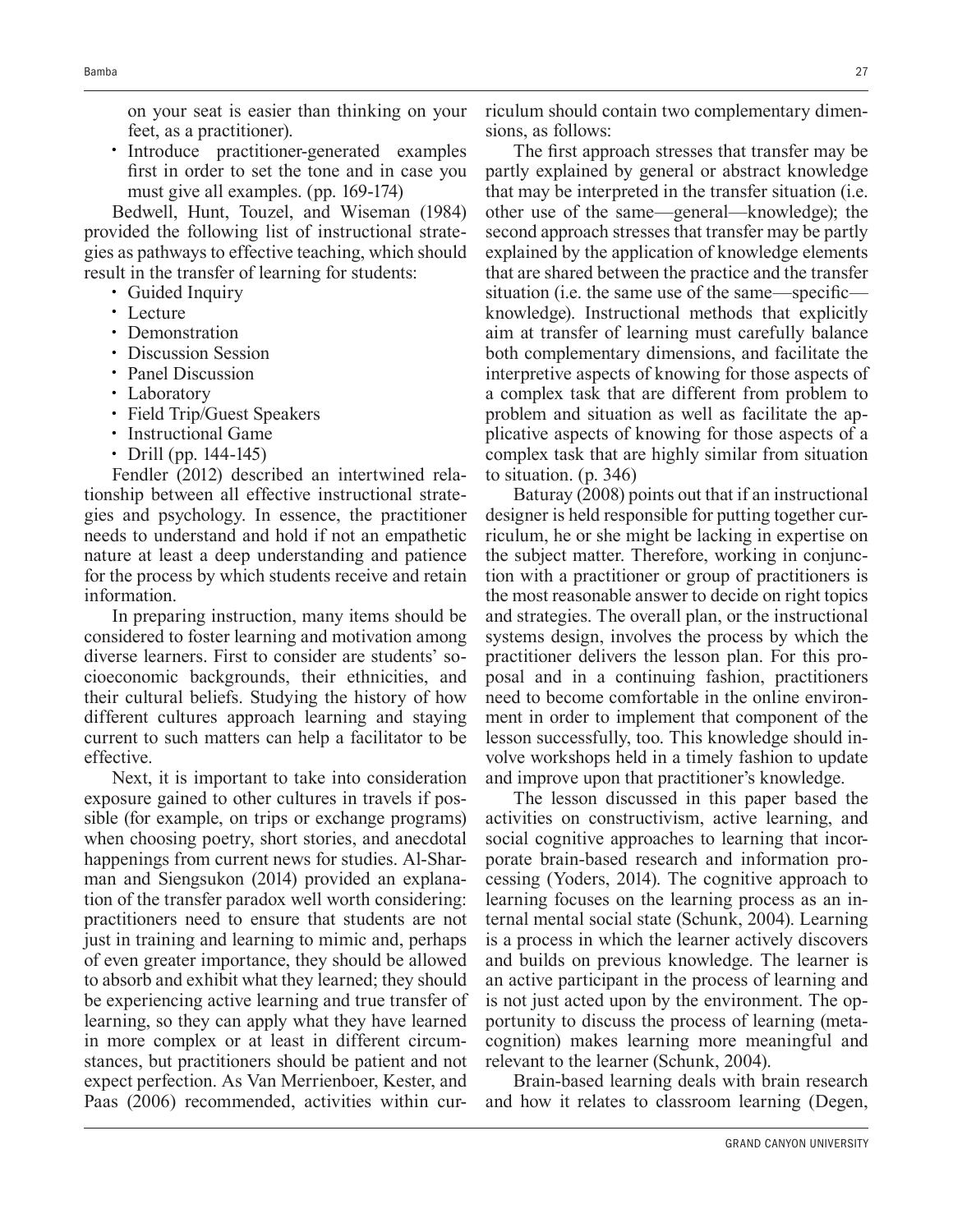2014) and learning and emotions (Jiwei, Qinghua, & Haifei, 2014). The reading and writing assignment drew from a range of academic disciplines where students were able to demonstrate an understanding of plagiarism, use citations and references, locate peer-reviewed articles, write a literature review, think logically and independently, summarize peer-reviewed articles, detect mechanical, grammatical, and stylistic errors, and revise written work.

The lesson discussed in this paper also incorporated brain-based research in its instructional design (Degen, 2014) by making the online and classroom learning environments safe places for student learning. Through scientific testing, scientists now know that most learning takes place in the neo-cortex which does not function well when learners are under stress or fear (Aziz-Ur-Rehman, Malik, Hussain, Iqbal, & Rauf, 2012; Wilson, 2005). Practitioners need to ensure that the classroom has a pleasant environment that is stress free for a relaxed atmosphere.

#### **CONCLUSION**

The development of lesson plans should be well-thought-out and should stem from learning and motivational theories (Colakoglu & Akdemir, 2010). As found by Thomas and Quinlan (2014), when students are allowed the chances to be actively involved in their learning experiences, to self-direct with minimal facilitation by a practitioner, and to reflexively engage in both the process and the content of work produced, added value is the result to both the active learning and the resulting product, which were the same results found in this hybrid course assignment. Furthermore, wellstructured lesson plans guarantee successful learning (Dix & Hughes, 2005). Activities included in a lesson can also stimulate drive, empowerment, and student motivation (Hull, 2007). In other words, when lessons are organized in not only a scholarly order but also a meaningful one by an attentive practitioner, students have the ability to think more clearly and make greater connections, resulting in more transfer of learning.

### References

- Al-Sharman, A., & Siengsukon, C. F. (2014). Time rather than sleep appears to enhance off-line learning and transfer of learning of an implicit continuous task. Nature & Science of Sleep, (6)27-36.doi:10.2147/NSS.S53789Aziz-Ur-Rehman, Malik, M. A., Hussain, S., Iqbal, Z., & Rauf, M. (2012). Effectiveness of brain-based learning theory on secondary level students of urban areas. Journal of Managerial Sciences, 6(1), 113-122.
- Baturay, M. H. (2008). Characteristics of basic instructional design models. Ekev Academic Review, 12(34), 471-482.
- Beatty, B., & Ulasewicz, C. (2006, July/August). Online teaching and learning in transition: Faculty perspectives on moving from Blackboard to the Moodle learning management system. TechTrends, 50(4), 36-46.
- Bedwell, L. E., Hunt, G. H., Touzel, T. J., & Wiseman, D. G. (1984). Effective teaching: Preparation and implementation. Spring field, IL: Thomas Publications. Chou, A. Y., & Chou, D. C. (2011). Course management systems and blended learning: An innovative learning approach. Decision Sciences Journal of Innovative Education, 9(3), 463-484. doi:10.1111/j.1540- 4609.2011.00325.x
- Colakoglu, O. M., & Akdemir, O. (2010). Motivational measure of the instruction compared: Instruction based on the ARCS motivation theory vs. traditional instruction in blended courses. Turkish Online Journal of Distance Education (TOJDE), 11(2), 73-89.
- Davidson, N., & Major, C. H. (2014). Boundary crossings: Cooperative learning, collaborative learning, and problem-based learning. Journal on Excellence in College Teaching, 25(3/4), 7-55.
- Dawes, N. P., & Larson, R. (2011). How youth get engaged: Grounded-theory research on motivational development in organized youth programs. Developmental Psychology, 47(1), 259-269.Degen, R. J. (2014). Brain-based learning: The neurological findings about the human brain that every teacher should know to be effective. Amity Global Business Review, (9)15-23.
- Dix, G. & Hughes, S. (2005). Teaching students in the classroom and clinical skills environment. Nursing Standard, 19(35). 41-47.
- Dougiamas, M. (1999, June). Reading and writing for Internet teaching. Retrieved from http://dougiamas.com/writing/readwrite.html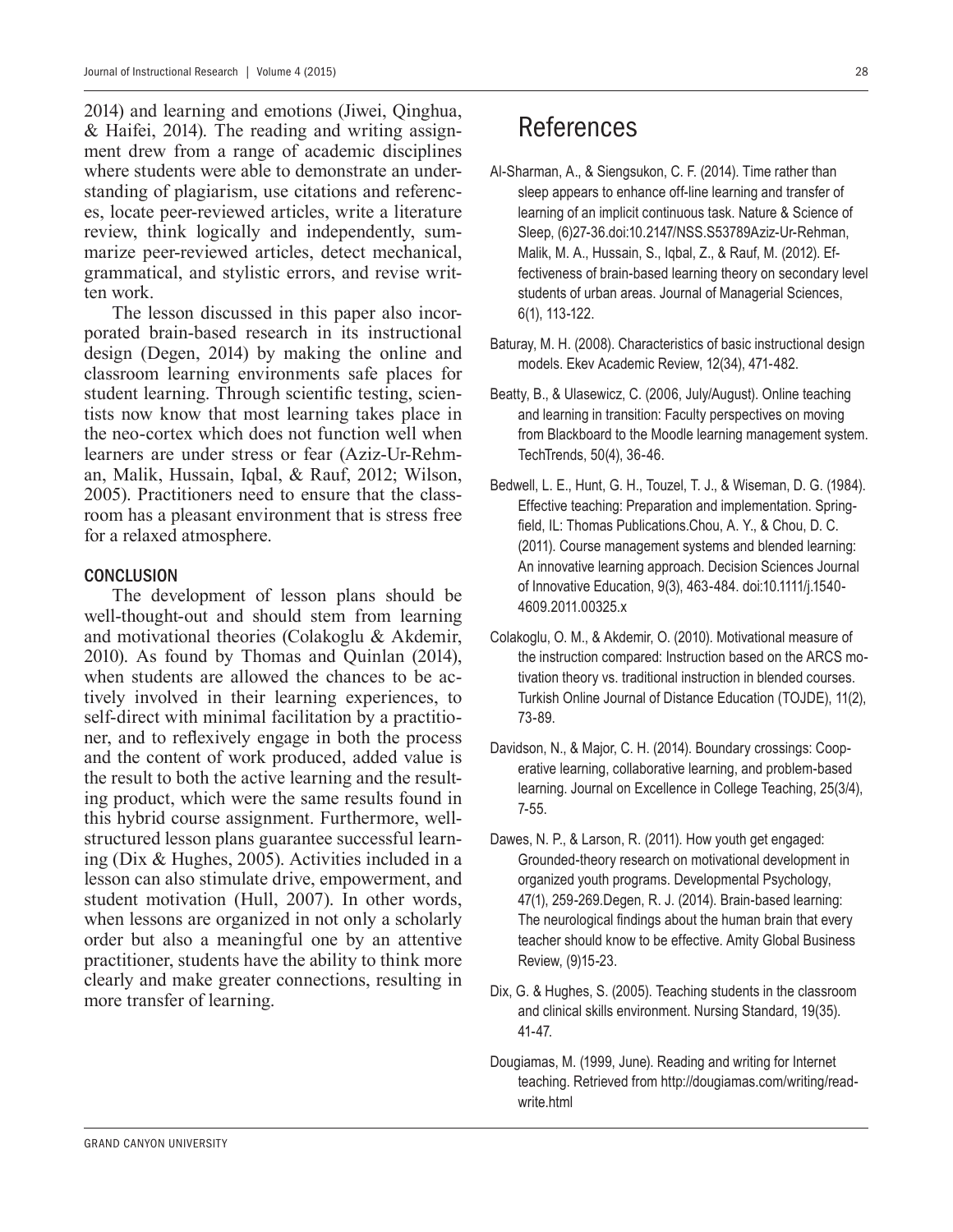- Fendler, L. (2012). The magic of psychology in teacher education. Journal of Philosophy of Education, 46(3), 332-351. doi:10.1111/j.1467-9752.2012.00865.x
- Farrell, J. B., & Weitman, C. J. (2007). Action research fosters empowerment and learning communities. Delta Kappa Gamma Bulletin, 73(3), 36-45
- Ghaith, G. & El-Malak, M. A. (2004). Effect of jigsaw II on literal and higher order EFL reading comprehension. Educational Research and Evaluations, 10(2), 105-115.
- Goddard, A., Wood, C., O'Shea, M., & Toohey, K. (2014). From passive to active learning: A case study using a modified team-based learning approach. Employment Relations Record, 14(1), 26-39.Guss, C. D., Robinson, B., Funke, J., & Sørensen, J. (2014). Predicted causality in decision making: The role of culture. Frontiers in Psychology, (5)1-4. doi:10.3389/fpsyg.2014.00479
- Hull, C. (2007). Drive reduction theory. Retrieved from http://www. lifecircles-inc.com/Learningtheories/behaviorism/clarkhull. html
- Hunter, M., & Barker, G. (1987, October). "If at first...": Attribution theory in the classroom. Educational Leadership, 45(2), 50- 54.
- Hunter, M. (1994). Enhancing teaching. New York: Macmillan College Publishing.
- Hyman, R. T. (1974). Ways of teaching. Philadelphia, PA: J. B. Lippincott Company.
- Jiwei, Q., Qinghua, Z., & Haifei, L. (2014). A study of learner-oriented negative emotion compensation in e-learning. Journal of Educational Technology & Society, 17(4), 420-431.
- Klymchuk, V. (2014). The motivational dimensions of life events' perception: Towards an individual motivational mapping on self-determination theory basis. Education Sciences & Psychology, 28(2), 78-92.
- Lavigne, G., Díaz López, K. M., Salas, L. M., & Sandoval, J. O. (2013). Learning and navigating: An exploratory study of the relationships between learning styles and navigational practices in Moodle. RUSC: Revista De Universidad Y Sociedad Del Conocimiento, 10(2), 328-343. doi:10.7238/rusc. v10i2.1402
- McWey, L. M., Henderson, T. L., & Piercy, F. P. (2006, April). Cooperative learning through collaborative faculty-student research teams. Family Relations, 55(2), 252-262.
- Murray, C. (2010). Time, effort, and care: The challenge of retaining students until they meet their academic goals. Community College Journal, 80(4), 34-35.
- Northern Virginia Community College (2015). About NOVA. Retrieved February 29, 2015 from http://www.nvcc.edu/ about-nova/ Pai, Y. (1990). Cultural foundations of education. Columbus, OH: Merrill Publishing.
- Pinheiro, M. M., & Simoes, D. (2012). Constructing knowledge: An experience of active and collaborative learning in ICT classrooms. Turkish Online Journal of Educational Technology—TOJET, 11(4), 382-389.
- Schunk, D. (2004). Learning theories: An educational perspective (4th ed.). Upper Saddle River, NJ: Prentice Hall.
- Sitzmann, T., & Johnson, S. K. (2012). The best laid plans: Examining the conditions Under which a planning intervention improves learning and reduces attrition. Journal of Applied Psychology, 97(5), 967-981. doi:10.1037/a0027977
- Thomas, R., & Quinlan, E. (2014). Teaching and learning focus group facilitation: an encounter

 with experiential learning in a graduate sociology classroom. Transformative Dialogues: Teaching & Learning Journal, 7(1), 1-15. Tozer, S. E., Senese, G., & Violas, P. C. (2006). School and society: Historical and contemporary perspectives (5th ed.). Boston, MA: McGraw-Hill.

- Van Merrienboer, J. Kester, L, & Paas, F. (2006, April). Teaching complex rather than simple tasks: Balancing intrinsic and germane load to enhance transfer of learning. Applied Cognitive Psychology, 20(3), 343-352.
- Wilson, L. O. (2005). Wilson's newer views of learning: Using brain-based education to optimize learning - some helpful hints. Retrieved from http://thesecondprinciple.com/optimallearning/usingbrainbasededucation/
- Wolfe, P. (1998, November). Revisiting effective teaching. Educational Leadership, 56(3), 61-65. Yoders, S. (2014). Constructivism theory and use from 21st century perspective. Journal of Applied Learning Technology, 4(3), 12-20.